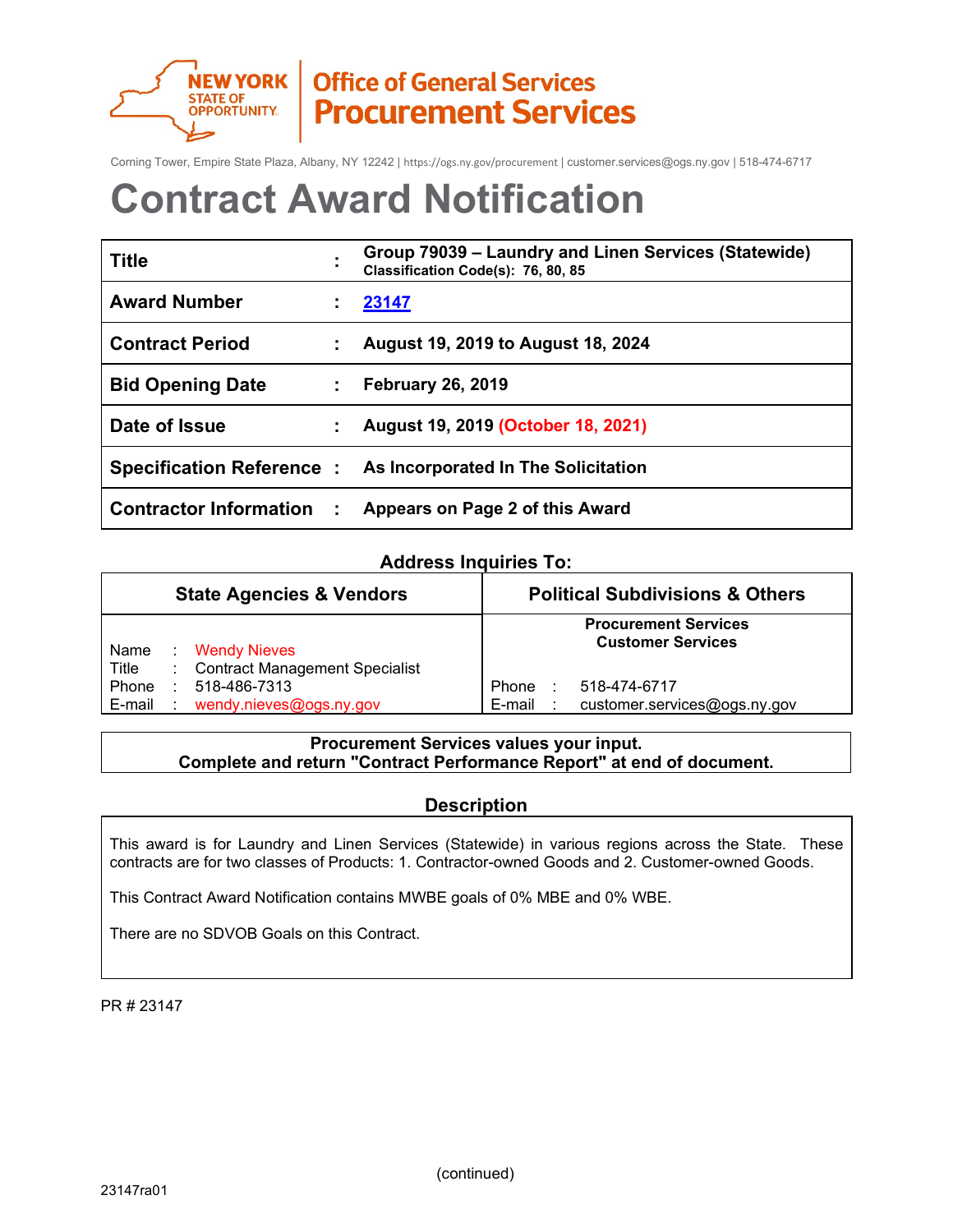NOTE: See individual contract items to determine actual awardees.

| <b>CONTRACT#</b> | <b>CONTRACTOR &amp; ADDRESS</b>    | FED.IDENT. | <b>NYS VENDOR#</b> |
|------------------|------------------------------------|------------|--------------------|
| PS68676          | A&P Coat, Apron & Linen Supply LLC | 13-1694756 | 1000026000         |
| PS68677          | Alsco, Inc D/B/A Alsco New York    | 87-0252999 | 1100012766         |
| PS68678          | Bates Troy, Inc.                   | 16-0968856 | 1000015104         |
| PS68679          | Century Linen & Uniform Inc.       | 14-1009105 | 1000013686         |
| PS68680          | FDR Services Corp. of New York     | 46-2232639 | 1100090205         |

### Cash Discount, If Shown, Should be Given Special Attention. **INVOICES MUST BE SENT DIRECTLY TO THE ORDERING AGENCY FOR PAYMENT. (See "Contract Payments" and "Electronic Payments" in this document.)**

AGENCIES SHOULD NOTIFY NEW YORK STATE PROCUREMENT SERVICES PROMPTLY IF THE CONTRACTOR FAILS TO MEET DELIVERY OR OTHER TERMS OF THIS CONTRACT. PRODUCTS OR SERVICES WHICH DO NOT COMPLY WITH THE SPECIFICATIONS OR ARE OTHERWISE UNSATISFACTORY TO THE AGENCY SHOULD ALSO BE REPORTED TO PROCUREMENT SERVICES.

#### SMALL, MINORITY AND WOMEN-OWNED BUSINESSES:

The letters SB listed under the Contract Number indicate the contractor is a NYS small business. Additionally, the letters MBE and WBE indicate the contractor is a Minority-owned Business Enterprise and/or Woman-owned Business Enterprise.

#### RECYCLED, REMANUFACTURED AND ENERGY EFFICIENT PRODUCTS:

Procurement Services supports and encourages the purchase of recycled, remanufactured, energy efficient and "energy star" products. If one of the following codes appears as a suffix in the Award Number or is noted under the individual Contract Number(s) in this Contract Award Notification, please look at the individual awarded items for more information on products meeting the suffix description.

| RS, RP, RA                         | Recycled                         |
|------------------------------------|----------------------------------|
| RM                                 | Remanufactured                   |
| SW                                 | Solid Waste Impact               |
| ЕE                                 | <b>Energy Efficient</b>          |
| F*                                 | <b>EPA Energy Star</b>           |
| $\overline{\overline{\mathsf{S}}}$ | <b>Environmentally Sensitive</b> |

#### NOTE TO AUTHORIZED USERS:

When placing purchase orders under the contract(s), the authorized user should be familiar with and follow the terms and conditions governing its use which usually appears at the end of this document. The authorized user is accountable and responsible for compliance with the requirements of public procurement processes. The authorized user must periodically sample the results of its procurements to determine its compliance. In sampling its procurements, an authorized user should test for reasonableness of results to ensure that such results can withstand public scrutiny.

The authorized user, when purchasing from OGS contracts, should hold the contractor accountable for contract compliance and meeting the contract terms, conditions, specifications, and other requirements. Also, in recognition of market fluctuations over time, authorized users are encouraged to seek improved pricing whenever possible.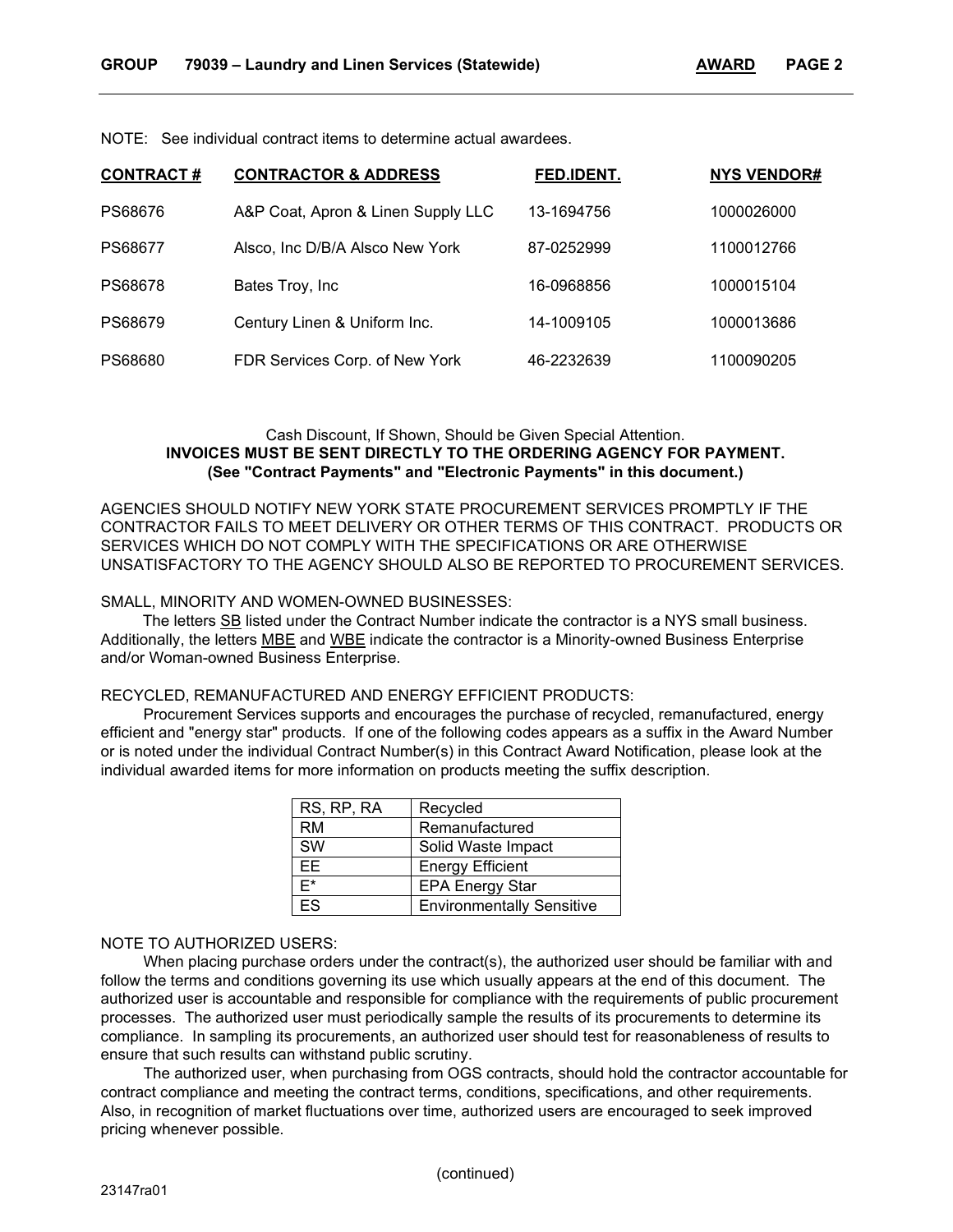Authorized users have the responsibility to document purchases, particularly when using OGS multiple award contracts for the same or similar product(s)/service(s), which should include:

- a statement of need and associated requirements,
- a summary of the contract alternatives considered for the purchase,
- the reason(s) supporting the resulting purchase (e.g., show the basis for the selection among multiple contracts at the time of purchase was the most practical and economical alternative and was in the best interests of the State).